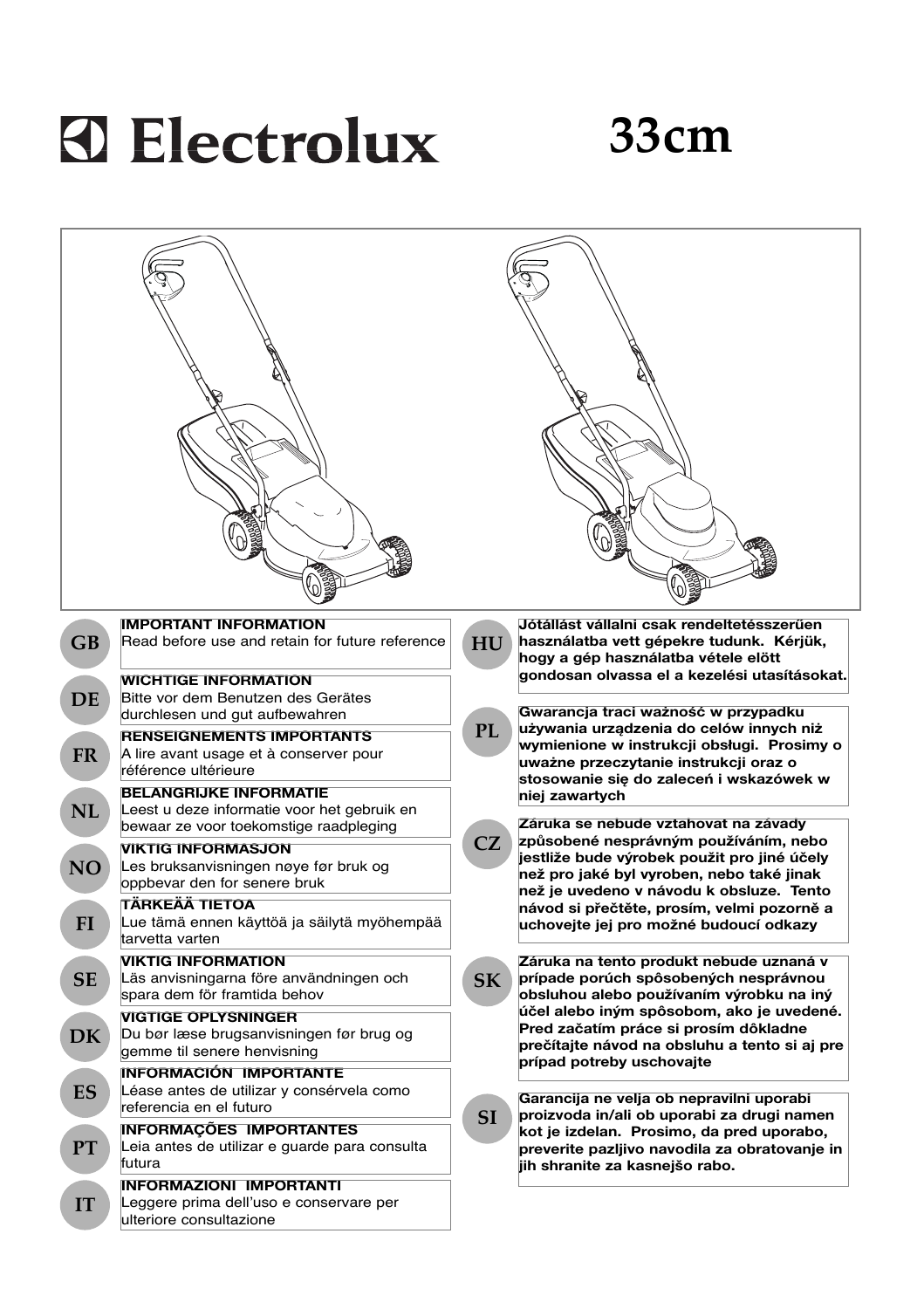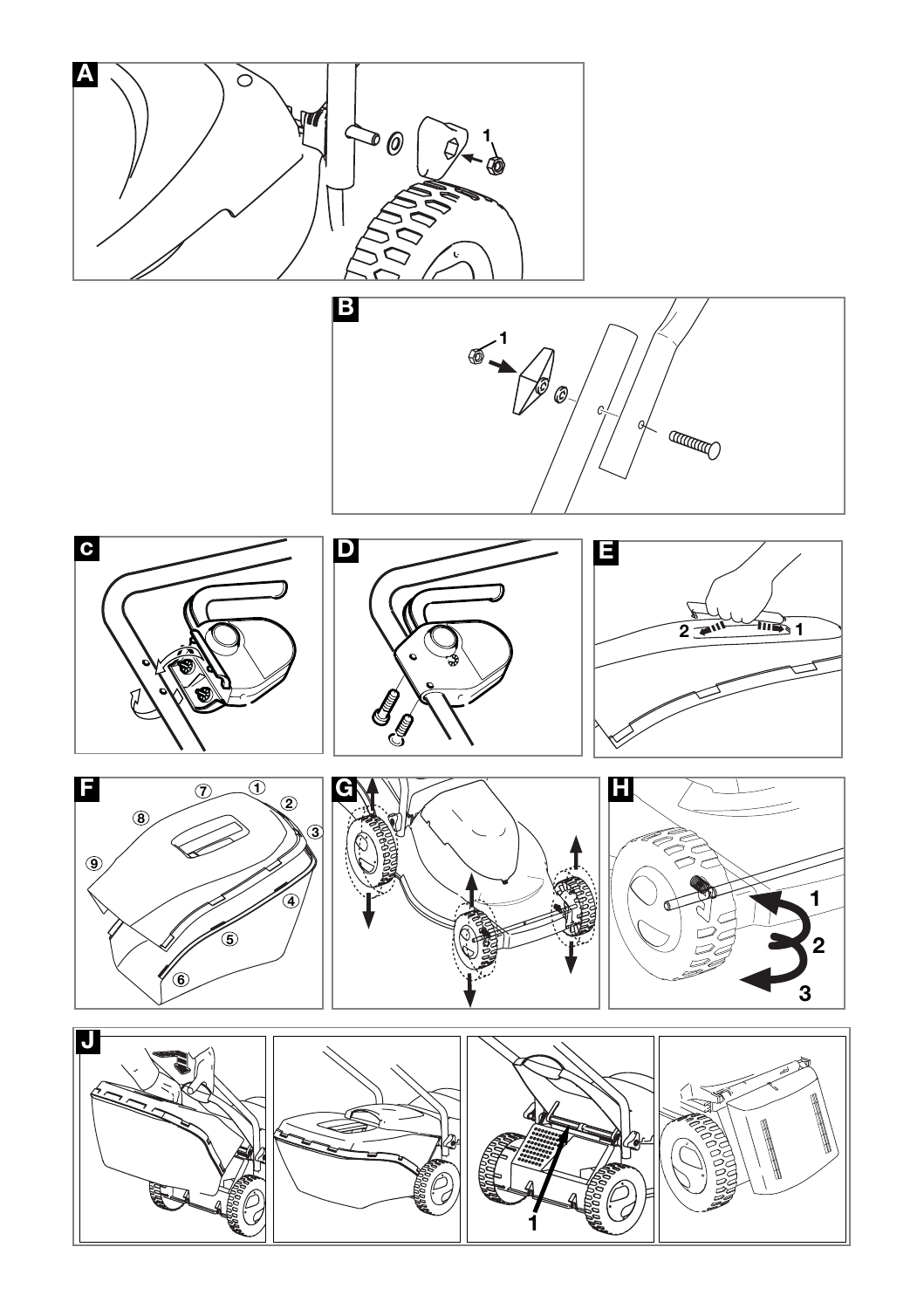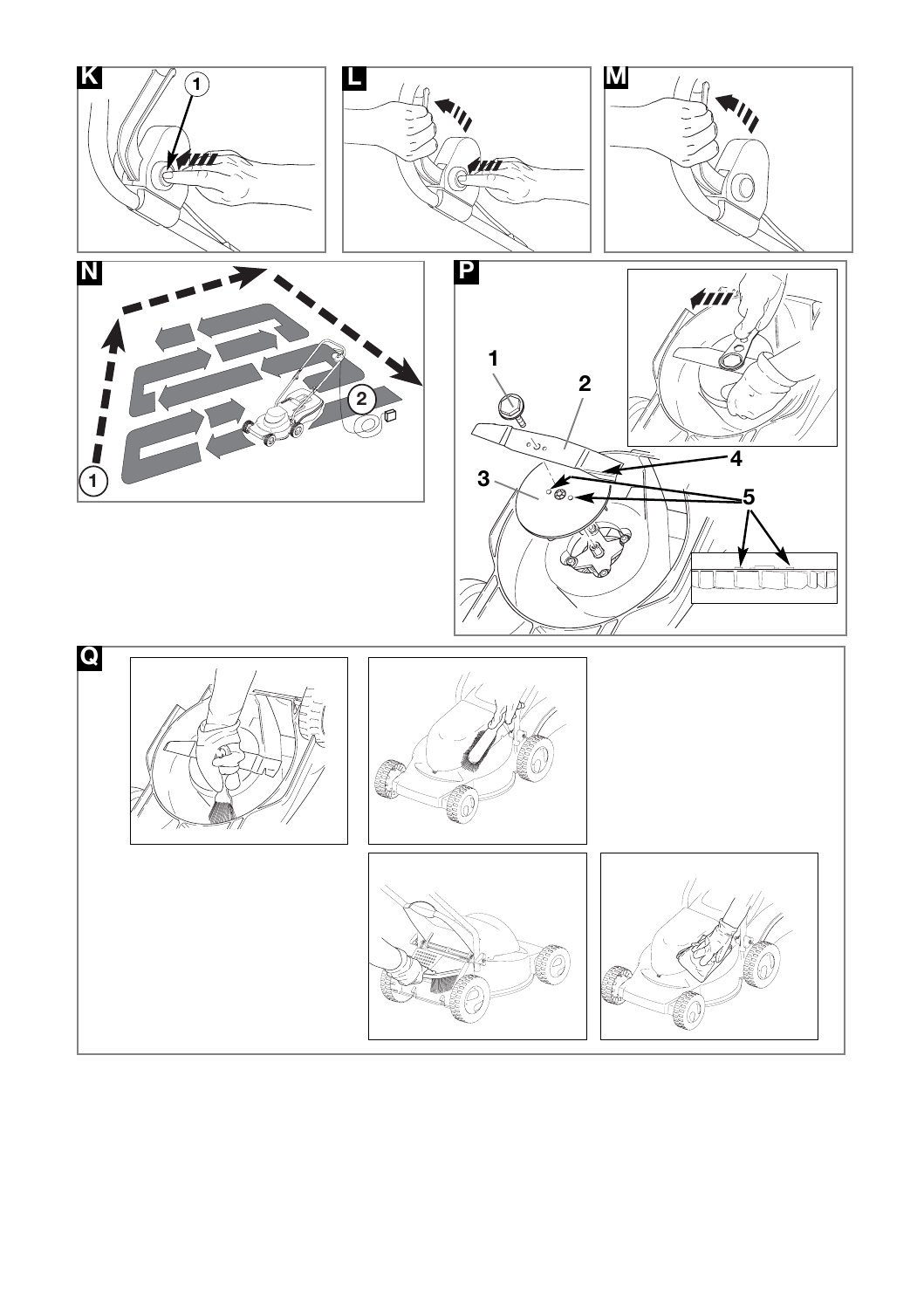#### **GB - CONTENTS**

- 1. Switchbox
- 2. Start/stop lever
- 3. Lock off button
- 4. Switchbox screws x 2
- 5. Upper handle
- 6. Cable clip x 2
- 7. Upper Handle Bolt x 2
- 2 9. Upper Handle Wing Knob
- x 2
- 10.Upper Handle Wing Knob Nut x 2
- 11.Lower handle x 2
- 12.Lower Handle Wing
- Knob Nut x 2 13.Lower handle Wing Knob x  $\sim$
- 14.Lower Handle Washer x 2
- 15.Motor Cover
- 16.Deck
- 17 Grassbox Handle (if applicable)
- 18.Grassbox Upper
- 19.Grassbox Lower
- 20.Spanner
- 21.Instruction Manual
- 22.Safety Flap 23.Warning Label
- 24.Product Rating Label
- 

## **DE - INHALT**

- 1. Schalter
- 2. Start-/Stopphebel 3. Knopf zur Festsetzung in 22.Volet de sécurité
- Aus-Position 4. Schrauben für
- Schaltergehäuse x 2 5. Oberer Griff
- 6. Kabelhalter x 2
- 7. Schrauben für oberen Bügel x 2
- 8. Unterlegscheibe für oberen Bügel x 2
- 9. Flügelknopf für oberen Bügel x 2
- 10.Flügelknopfmutter für oberen Bügel x 2
- 11.Unterer Griff x 2
- 12.Flügelknopfmutter für unteren Bügel x 2
- 13.Flügelknopf für unteren Bügel x 2
- 14.Unterlegscheibe für unteren Bügel x 2
- 15.Motorabdeckung
- 16.Chassis
- 17.Grasfangbügel (wenn zutreffend)
- 18.Oberteil Fangbox
- 19.Unterteil Fangbox 20.Schraubenschlüssel
- 21.Bedienungsanweisung
- 22.Sicherungsklappe
- 23.Warnetikett
- 24.Produkttypenschild

#### **FR- TABLE DES MATIÈRES**

- 1. Boîtier de commande.
- 2. Levier de démarrage/arrêt 3. Bouton de blocage
- 4. Vis du boîtier de
- commande x 2 5. Guidon supérieur
- 6. Attache câble x 2
- 8. Upper handle Washer x 7. Boulons de la partie supérieure de la
	- poignée x 2 8. Rondelles de la partie supérieure de la
	- poignée x 2 9. Boutons de serrage de
	- la partie supérieure x 2 10.Écrous des boutons de
	- serrage de la partie supérieure x 2
	- 11.Guidon inférieur x 2
	- 12.Écrous des boutons de serrage de la partie
	- inférieure de la poignée x 2 13.Boutons de serrage de la partie inférieure x 2
	- 14.Rondelles de la partie inférieure de la poignée x 2
	- 15.Couvercle du moteur
	- 16.Carter
	- 17.Poignée du bac (le cas échéant)
	- 18.Partie supérieure du bac
	- 19.Partie inférieure du bac
	- 20.Clé 21.Manuel d'Instructions
	-
	- 23.Etiquette d'avertissement
	- 24.Plaquette des Caractéristiques du Produit

#### **NL - INHOUD**

- 1. Schakelaar
- 2. Start/stop-hendel
- 3. Grendelknop
- 4. Schroeven schakeldoos 2 stuks
- 5. Bovenstuk van duwboom
- 6. Snoerklem x 2
- 7. Bout bovenste handgreep x 2
- 8. Borgschijfje bovenste
- handgreep x 2 9. Vleugelschroef bovenste
- handgreep x 2 10.Moer vleugelschroef
- bovenste handgreep x 2 11.Onderstuk van duwboom
- x 2 12.Moer vleugelschroef
- onderste handgreep x 2 13.Vleugelschroef onderste
- handgreep x 2 14.Borgschijfje onderste
- handgreep x 2 15.Motorkap
- 16.Dek
- 17.Handgreep grasbak
- (indien van toepassing)
- 18.Bovenste deel grasvangbak
- 19.Onderste deel grasvangbak
- 20.Sleutel
- 21.Handleiding
- 22.Veiligheidsklep 23.Waarschuwingsetiket
- 24.Product-informatielabel

#### **NO - INNHOLD** 1. Bryterboks

2. Start/Stopp hendel

6. Kabelklemme x 2 7. Skrue til øvre håndtak x 2 8. Skive til over håndtak x 2 9. Bolt til over håndtak x 2 10.Vingemutter til øvre håndtak x 2 11.Nedre håndtak x 2 12.Vingemutter til nedre håndtak x 2 13.Bolt til nedre håndtak x 2 14.Skive til nedre håndtak

4. Skrue til bryterboks x 2

**SE - INNEHÅLL** 1. Kopplingsdosa 2. Start/stopp-reglage 3. Låsknapp 4 Skruvar för

st

kopplingsdosa, 2 st 5. Övre handtag 6. Kabelklämma 2 st 7. Bult för övre handtag, 2

8. Mellanläggsbricka för övre handtag, 2 st 9. Vingratt för övre handtag, 2 st 10.Mutter för övre handtags vingratt, 2 st 11.Undre handtag x 2 12.Mutter för nedre handtags vindratt, 2 st 13.Vingratt för nedre handtag, 2 st 14.Mellanläggsbricka för nedre handtag, 2 st 15.Motorskydd 16.Kåpa 17.Handtag för gräsuppsamlare (om sådan finns) 18.Gräslådans överdel 19.Gräslådans underdel 20.Skiftnyckel 21.Bruksanvisning 22.Säkerhetsklaff 23.Varningsetikett 24.Produktmärkning **DK - INDHOLD** 1. Afbryderkontakt 2. Start/stophåndtag 3. Låseknap 4. Skruer til

afbryderkontakt x 2 5. Øvre håndtag 6. Kabelklemme x 2 7. Bolt til øverste håndtag

8. Pakning til øverste håndtag x 2 9. Vingegreb til øverste håndtag x 2 10.Vingegrebsmøtrik til øverste håndtag x 2 11.Nedre håndtag x 2 12.Vingegrebsmøtrik til nederste håndtag x 2 13.Vingegreb til nederste håndtag x 2 14.Pakning til nederste håndtag x 2 15.Motordæksel 16.Skjold

17.Opsamlerhåndtag (hvis relevant) 18.Øverste del af græsboksen 19.Nederste del af græsboksen 20.Skruenøgle 21.Brugsvejledning 22.Sikkerhedsklap 23.Advarselsmœrkat 24.Produktets mærkeskilt

x 2

gressoppsamler (hvis

3. Brytersperre 5. Øvre håndtak

x 2 15.Motordeksel 16.Klippedeksel 17.Håndtak til

aktuelt) 18.Øvre del av gressoppsamleren 19.Nedre del av gressoppsamleren 20.Skiftnøkkel 21.Bruksanvisning 22 Luke 23.Advarselsetikett 24.Produktmerking **FI - SISÄLTÖ** 1. Kytkinrasia 2. Käynnistyskahva 3. Poislukituspainike 4. Kytkinkotelon ruuvit x 2 5. Ylempi kahva 6. Johdon pidike x 2 7. Yläkahvan pultti x 2 8. Yläkahvan aluslevy x 2 9. Yläkahvan kiristysnuppi

 $x<sub>2</sub>$ 

x 2

16.Kansi

10.Yläkahvan kiristysnupin mutteri x 2 11.Alempi kahva x 2 12.Alakahvan kiristysnupin mutteri x 2 13.Alakahvan kiristysnuppi

14.Alakahvan aluslaatta x 2 15.Moottorin suojakansi

17.Ruohonkerääjän kahva (jos käytössä) 18.Ruoholaatikon yläosa 19.Ruoholaatikon alaosa 20.Kiintoavain 21.Käyttöopas 22.Suojaläppä 23.Varoitusnimike 24.Ruohonleikkurin arvokilpi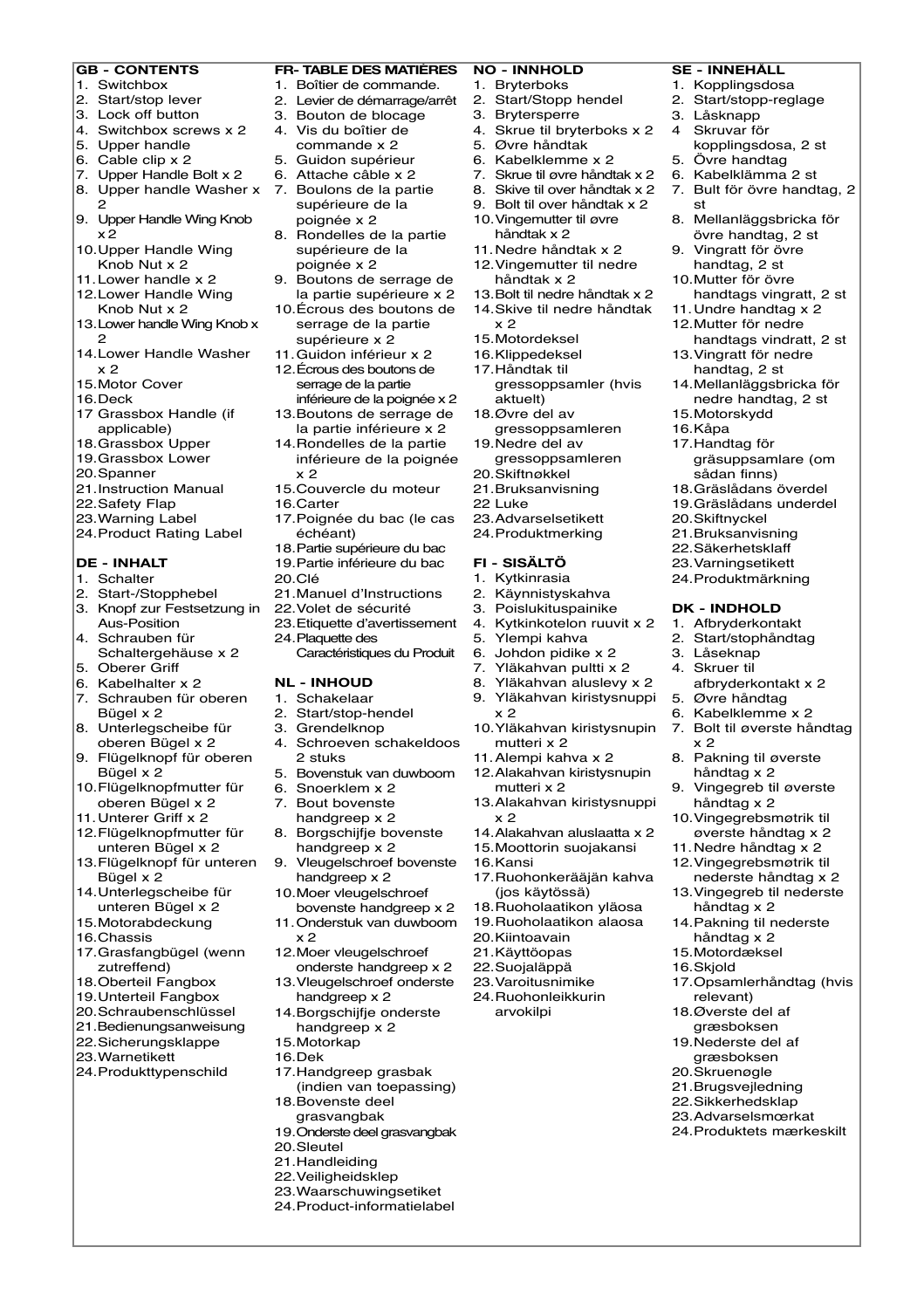| (GB) | <b>CARTON CONTENTS</b> | (SE) | <b>FÖRPACKNINGENS</b> | (T)  | <b>CONTENUTO</b>     |
|------|------------------------|------|-----------------------|------|----------------------|
| (DE) | <b>KARTONINHALT</b>    |      | INNEHÅLL              | (HU) | A DOBOZ TARTALMA     |
| (FR) | CONTENU DU CARTON      | (DK) | <b>KARTONINDHOLD</b>  | (PL) | ZAWARTOŚĆ KARTONU    |
| (NL) | <b>INHOUD</b>          | (ES) | <b>CONTENIDO DEL</b>  | (CZ) | <b>OBSAH KRABICE</b> |
| (NO) | <b>KARTONGEN</b>       |      | CARTON                | (SK) | <b>OBSAH BALENIA</b> |
|      | <b>INNEHOLDER</b>      | (PT) | <b>LEGENDAS DOS</b>   |      | VSEBINA ŠKATLE       |
| (FI) | PAKETIN SISÄLTÖ        |      | <b>DESENHOS</b>       | (SI) |                      |

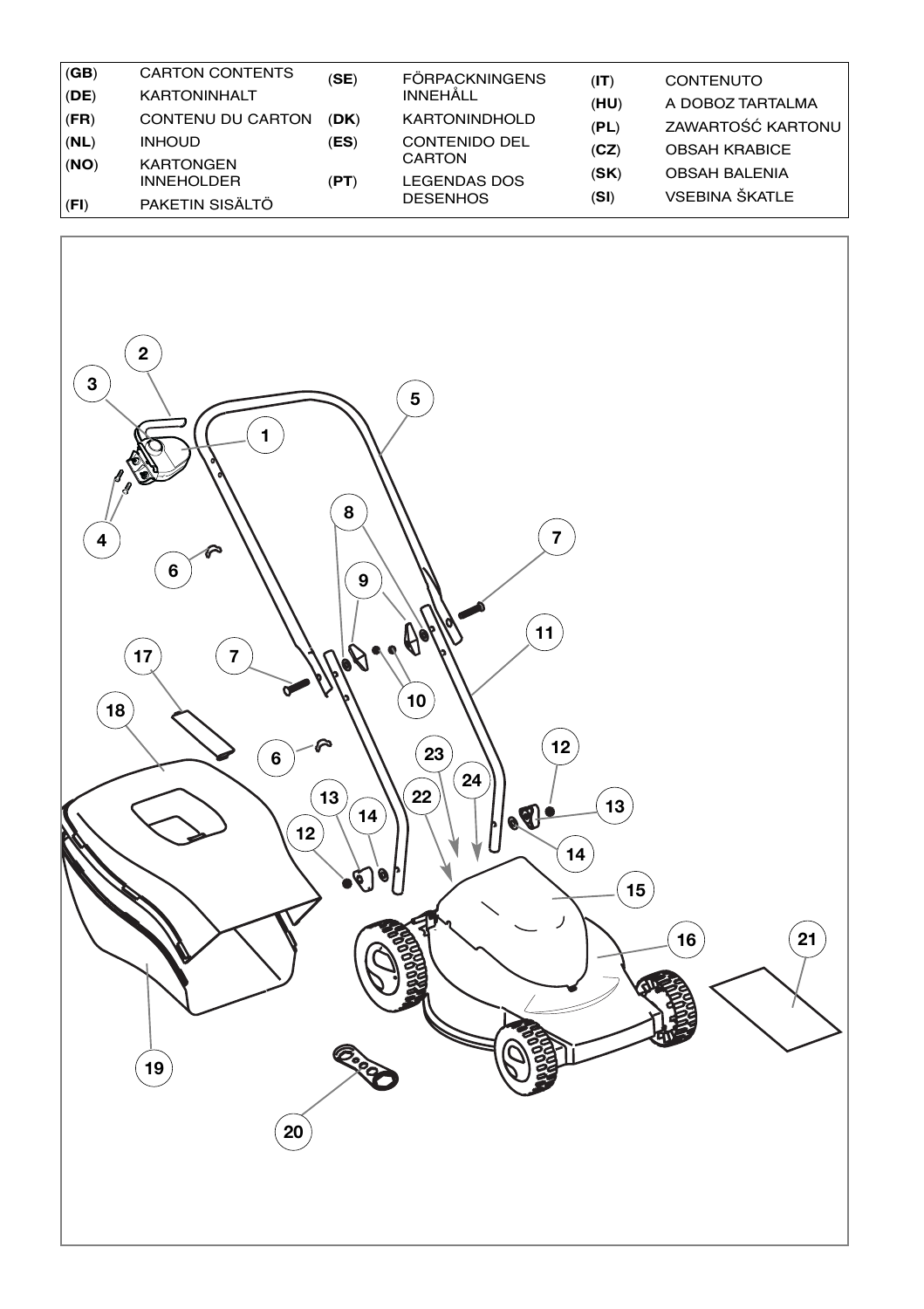## **Safety Precautions**



If not used properly this lawnmower can be dangerous! This lawnmower can cause serious injury to the operator and others, the warnings and safety instructions must be followed to ensure reasonable safety and efficiency in using this lawnmower. The operator is responsible for following the warning and safety instructions in this manual and on the lawnmower. Never use the mower unless the grassbox or guards provided by the manufacturer are in the correct position.

#### **Explanation of Symbols on the 33cm**



Warning



Read the user instructions carefully to make sure you understand all the controls and what they do



Always keep the lawnmower on the ground when mowing. Tilting or lifting the lawnmower may cause stones to be thrown out



Keep bystanders away. Do not mow whilst people especially children or pets are in the mowing area



Switch off! Remove plug from mains before adjusting, cleaning or if cable is entangled or damaged. Keep the cable away from the blade.



Beware of severing toes or hands. Do not put hands or feet near a rotating blade.



Blade continues to rotate after the machine is switched off. Wait until all machine components have completely stopped before touching them.



Do not mow in the rain or leave the lawnmower outdoors while raining

#### **General**

- 1. Never allow children or people unfamiliar with these instructions to use the mower. Local regulations may restrict the age of the operator.
- 2. Only use the lawnmower in the manner and for the functions described in these instructions.
- 3. Never operate the lawnmower when you are tired, ill or under the influence of alcohol, drugs or medicine.
- 4. The operator or user is responsible for accidents or hazards occurring to other people or their property.

#### **Electrical**

- The use of a Residual Current Device (R.C.D.) with a tripping current of not more than 30mA is recommended. Even with a R.C.D. installed 100% safety cannot be guaranteed and safe working practice must be followed at all times. Check your R.C.D. every time you use it.
- 2. Before use, examine cable for damage, replace it if there are signs of damage or ageing.
- 3. Do not use the lawnmower if the electric cables are damaged or worn
- 4. Immediately disconnect from the mains electricity supply if the cable is cut, or the insulation is damaged. Do not touch the electric cable until the electrical supply has been disconnected. Do not repair a cut or damaged cable. Replace it with a new one.
- 5. Your extension cable must be uncoiled, coiled cables can overheat and reduce the efficiency of your mower.
- 6. Keep cable away from lawnmower, always work away from the power point mowing up and down, never in circles.
- 7. Do not pull cable around sharp objects.
- 8. Always switch off at the mains before disconnecting any plug, cable connector or extension cable.
- 9. Switch off, remove plug from mains and examine electric supply cable for damage or ageing **before** winding cable for storage. Do not repair a damaged cable, replace it with a new one. Use only Electrolux replacement cable.
- 10. Always wind cable carefully, avoiding kinking.
- 11. Never carry the product by the cable.
- 12. Never pull on the cable to disconnect any of the plugs.
- 13. Use only on AC mains supply voltage shown on the product rating label.
- 14. Electrolux products are double insulated to EN60335. Under no circumstances should an earth be connected to any part of the product.

#### **Cables**

Use only 1.00mm<sup>2</sup> size cable up to 40 metres length maximum.

#### Maximum rating:

- 1.00mm2 size cable 10 amps 250 volts AC
- 1. Mains cables and extensions are available from your local Electrolux Outdoor Products Approved Service Centre.
- 2. Only use extension cables specifically designed for outdoor use.

#### **Preparation**

- 1. While using your product always wear substantial footwear and long trousers.
- 2. Make sure the lawn is clear of sticks, stones, bones, wire and debris; they could be thrown by the blade.
- 3. Before using the machine and after any impact, check for signs of wear or damage and repair as necessary.
- 4. Replace worn or damaged blades together with their fixings in sets to preserve balance.

#### **Use**

- 1. Use the lawnmower only in daylight or good artificial light.
- 2. Avoid operating your lawnmower in wet grass, where feasible.
- 3. Take care in wet grass, you may lose your footing.
- 4. On slopes, be extra careful of your footing and wear non-slip footwear.
- 5. Mow across the face of slopes, never up and down.
- 6. Exercise extreme caution when changing direction
- on slopes. Walk never run.
- 7. Mowing on banks and slopes can be dangerous. Do not mow on **banks** or **steep** slopes.
- 8. Do not walk backwards when mowing, you could trip.
- 9. Never cut grass by pulling the mower towards you.
- 10. Switch off before pushing the mower over surfaces other than grass.
- 11. Never operate the lawnmower with damaged guards or without guards in place.
- 12. Keep hands and feet away from the cutting means at all times and especially when switching on the motor.

**ENGLISH - 1**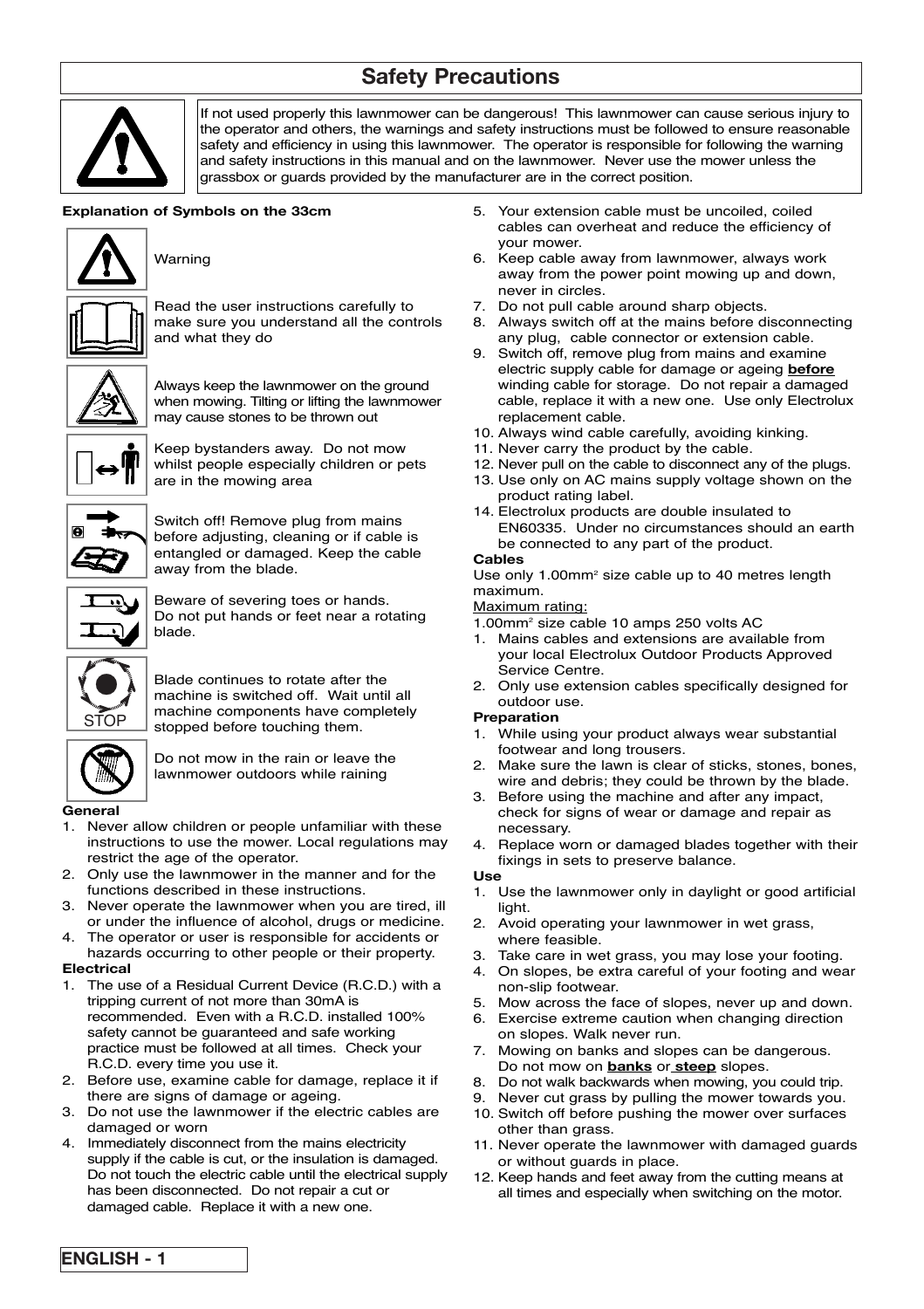## **Safety Precautions**

- 13. Do not tilt lawnmower when the motor is running, except when starting and stopping. In this case, do not tilt more than absolutely necessary and lift only the part which is away from the operator. Always ensure that both hands are in the operating position before returning the appliance to the ground.
- 14. Do not put hands near the grass discharge chute.
- 15. Never pick up or carry a mower when it is operating or still connected to the mains supply.
- 16. Remove the plug from the mains :
- before leaving the mower unattended for any period;
- before clearing a blockage;
- before checking, cleaning or working on the appliance;
- if you hit an object. Do not use your lawnmower until you are sure that the entire lawnmower is in a

safe operating condition.;

if the lawnmower starts to vibrate abnormally. Check immediately. Excessive vibration can cause injury.

#### **Maintenance and storage**

- 1. Keep all nuts, bolts and screws tight to be sure the lawnmower is in safe working condition.
- 2. Check the grassbox/grassbag frequently for wear or deterioration.
- 3. Replace worn or damaged parts for safety.
- 4. Only use the replacement blade, blade bolt, spacer and impeller specified for this product.
- 5. Be careful during adjustment of the lawnmower to prevent entrapment of the fingers between moving blades and fixed parts of the machine.

## **Assembly Instructions**

#### **Assembly of Lower Handles to Deck**

- 1. Insert the nuts into the lower handle wing knobs. **(A1)** 2. Place the hole in the lower handle over the end of the tie rod **(A)**
- 3. Place the washer and wing knob onto the end of the tie rod and firmly tighten. **(A)**
- 4. Repeat on the other side.

#### **Assembly of Upper Handles to Lower Handles.**

- 1. Insert the nuts into the upper handle wing knobs. **(B1)**
- 2. Ensure the upper handle and the lower handle are aligned correctly. **(B)**
- 3. Fit the bolts, washers and wing knobs..**(B)**
- 4. Fit the cable to the handles with the clips provided, making sure the cables are not trapped between the upper and lower handles.

#### **Assembly of Switchbox to Upper Handle**

- 1. Insert the studs in the switchbox hinge into the holes in the upper handle as illustrated in **Fig C**
- 2. Firmly secure with the two screws **(D)**.

#### **Grassbox Assembly.**

- 1. Insert the grassbox handle into the grassbox upper, as illustrated in **fig E**, and press firmly down until the handle clicks into place - (if applicable).
- 2. Align the grassbox upper with the grassbox lower.
- 3. Locate the clips in the order illustrated in **Fig F**, ensuring all the clips are firmly in place.

## **Adjusting the Cutting Height**

| Cutting Height Adjustment (G) and (H) |                                                                 | <b>HEIGHT OF CUT</b><br>Low | <b>WHEELS POSITION</b><br><b>Front position 1</b> |
|---------------------------------------|-----------------------------------------------------------------|-----------------------------|---------------------------------------------------|
| $\bullet$                             | Height of cut is adjusted by raising or lowering<br>the wheels. |                             | <b>Back position 1</b>                            |
|                                       |                                                                 | <b>Low to Medium</b>        | <b>Front position 1</b>                           |
| ٠                                     | There are five heights of cut on this product.                  |                             | <b>Back position 2</b>                            |
| $\bullet$                             | <b>NOTE</b>                                                     | Medium                      | <b>Front position 2</b>                           |
|                                       | A medium height of cut is recommended for<br>most lawns.        |                             | <b>Back position 2</b>                            |
|                                       | The quality of your lawn will suffer and                        | Medium to High              | <b>Front position 2</b>                           |
|                                       | collection will be poor if you cut too low.                     |                             | <b>Back position 3</b>                            |
|                                       |                                                                 | High                        | <b>Front position 3</b>                           |
|                                       |                                                                 |                             | <b>Back position 3</b>                            |

### **Grassbox**

#### **Fitting Fully Assembled Grassbox to Lawnmower. See Fig J.**

- 1. Lift safety flap.
- 2. Make sure the discharge chute is clean and free from debris.
- 3. Locate fully assembled grassbox onto the location point at the rear of the deck **(J1)**
- 4. Locate safety flap onto the top of the grassbox. Ensure the grassbox is securely located.

#### **• IMPORTANT ! AFTER FITTING ENSURE NO GAP REMAINS BETWEEN THE SAFETY FLAP AND THE GRASSBOX.**

- Removal is the reverse procedure.
- For larger areas of grass where grass collection is not required you can use your lawnmower without the grassbox. Ensure the Safety Flap is fully closed. The design of the safety flap permits the cut grass to be discharged downward behind the machine.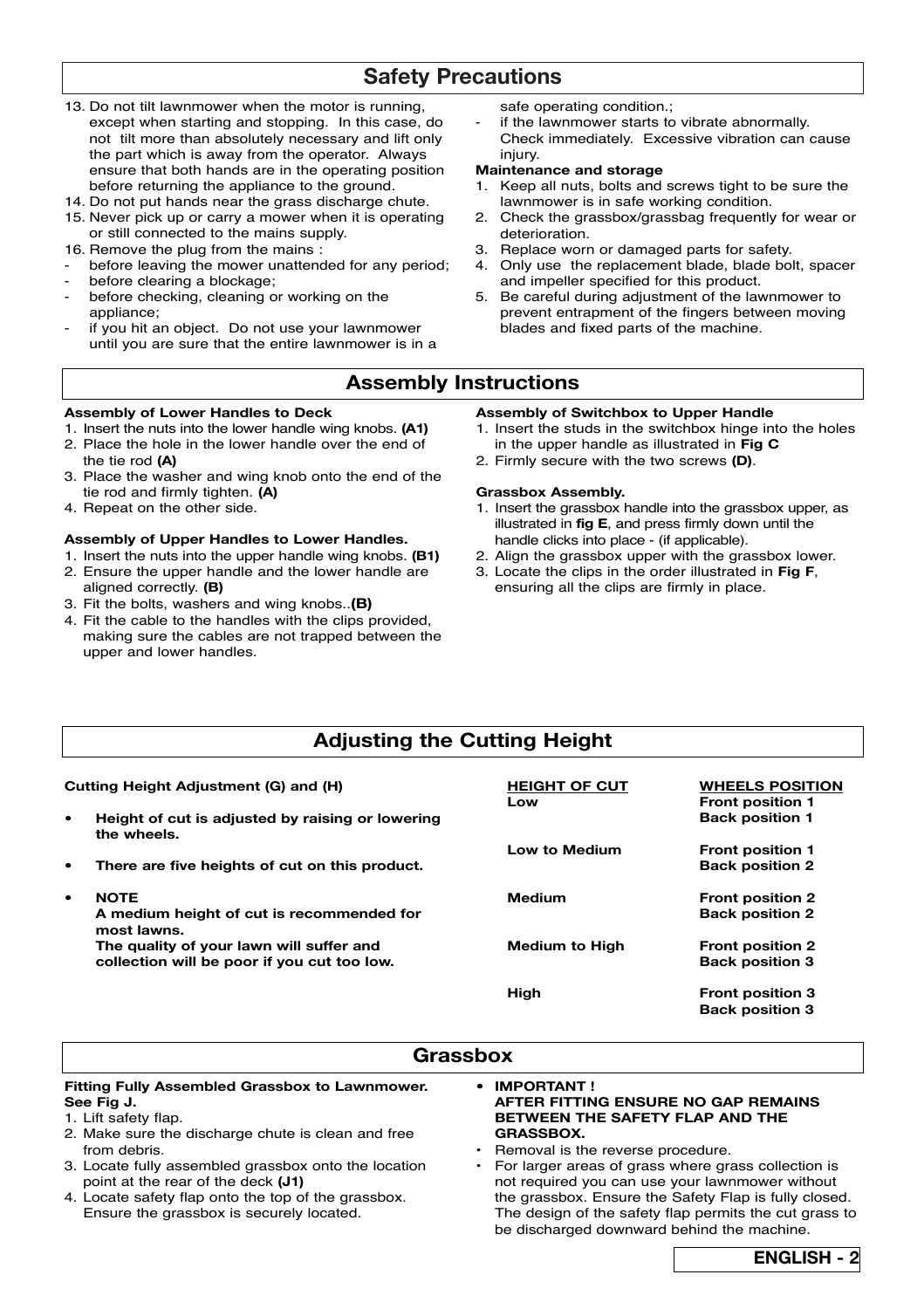## **Starting and Stopping**

#### **To Start your Lawnmower**

- 1. Connect female extension cable connector to the back of the switchbox.
- 2. Connect plug to mains and switch on.
- 3. Tilt the handle downwards to slightly raise the front of the lawnmower and to reduce the risk of lawn damage whilst starting.

#### **The switchbox is provided with a lock-off button (K1) to prevent accidental starting.**

- 4. Press and hold the lock off button on the switchbox,**(K1)** then squeeze the Start/Stop lever towards the upper handle as shown on **Fig. L**.
- 5. Continue to squeeze the start/stop lever towards the upper handle and release the lock-off button.**(M)**
- 6. Lower the lawnmower to its proper operating position and commence mowing.

#### **To Stop your Lawnmower**

1. Release the pressure on the Start/Stop lever.

## **How to Mow**

- 1. For the best results, mow the outside edge of the lawn in a clockwise direction first.**(N1)**
- 2. Then start mowing the edge of the lawn nearest to the power point so the cable is laid out on the lawn you have already cut. **(N2)**
- 3. For best grass collection, always mow in a straight line. do not swing the lawnmower from side to side.

#### **Do Not Overload Your Mower**

Mowing long thick grass may cause the motor speed to drop, you will hear a change in the motor sound. If the motor speed drops you may overload your lawnmower which may cause damage. When mowing in long thick grass a first cut with the cutting height set higher will help reduce the load. See Adjusting the Cutting Height. Mow twice a week during the growing season, your lawn will suffer if more than a third of its length is cut at one time and this may also result in poor collection.

## **Removing and Fitting the Blade and Fan**

#### **P1 - Blade bolt P2 - Blade P3 - Fan**

**• Always handle the blade with care - sharp edges could cause injury. USE GLOVES.**

#### **Removing the Blade and Fan**

- 1. To remove the blade bolt, hold the fan firmly and with the spanner provided loosen the blade bolt by turning it anti-clockwise **(P)**.
- 2. Remove the blade bolt, blade and fan. **(P)**
- 3. Inspect for damage and clean as necessary.
- **Renew your metal blade after 50 hours mowing or 2 years whichever is the sooner - regardless of condition.**
- **If the blade is cracked or damaged replace it**

**with a new one.**

- **Never use a blade bolt if the insulated head is damaged cracked or missing.**
- **Fitting the Blade and Fan**
- 1. Ensure the fan is located correctly.**(P)**
- 2. Fit the blade to the fan with the tilt edges of the blade **(P4)** facing towards the mower, ensuring the blade is located onto the fan location points **(P5)** correctly
- 3. Re-assemble blade bolt through blade and fan.
- 4. Hold the fan firmly and tighten blade bolt firmly with the spanner provided. Do not over tighten.
- 5. Do not use a longer spanner.

## **Caring for your Lawnmower**

#### **Cleaning (Q)**

#### **• USE GLOVES**

- **IMPORTANT** It is very important that you keep your lawnmower clean. Grass clippings left in any of the air intakes or under the deck could become a potential fire hazard.
- 1. Remove grass from under the deck with brush. 2. Using a soft brush - remove grass clippings from all
- air intakes, the discharge chute and the grass box. 3. Remove the blade, **see Figure P**, to gain access to the fan and clean with a soft brush.
- 4. Wipe over the surface of your lawnmower with a dry cloth.

#### **• IMPORTANT**

Never use water for cleaning your lawnmower. Do not clean with chemicals, including petrol, or solvents - some can destroy critical plastic parts.

#### **At the End of the Mowing Season**

- 1. Replace blade, bolts, nuts or screws, if necessary.
- 2. Clean your lawnmower thoroughly.
- 3. Make sure that the electric cable is coiled properly. **Storing your Lawnmower**

Store in a dry place where your lawnmower is protected from damage.

## **Service Recommendations**

- **Your product is uniquely identified by a silver and black product rating label.**
- **We strongly recommend that your product is serviced at least every twelve months, more often in a professional application.**

| ENGLISH - |
|-----------|
|-----------|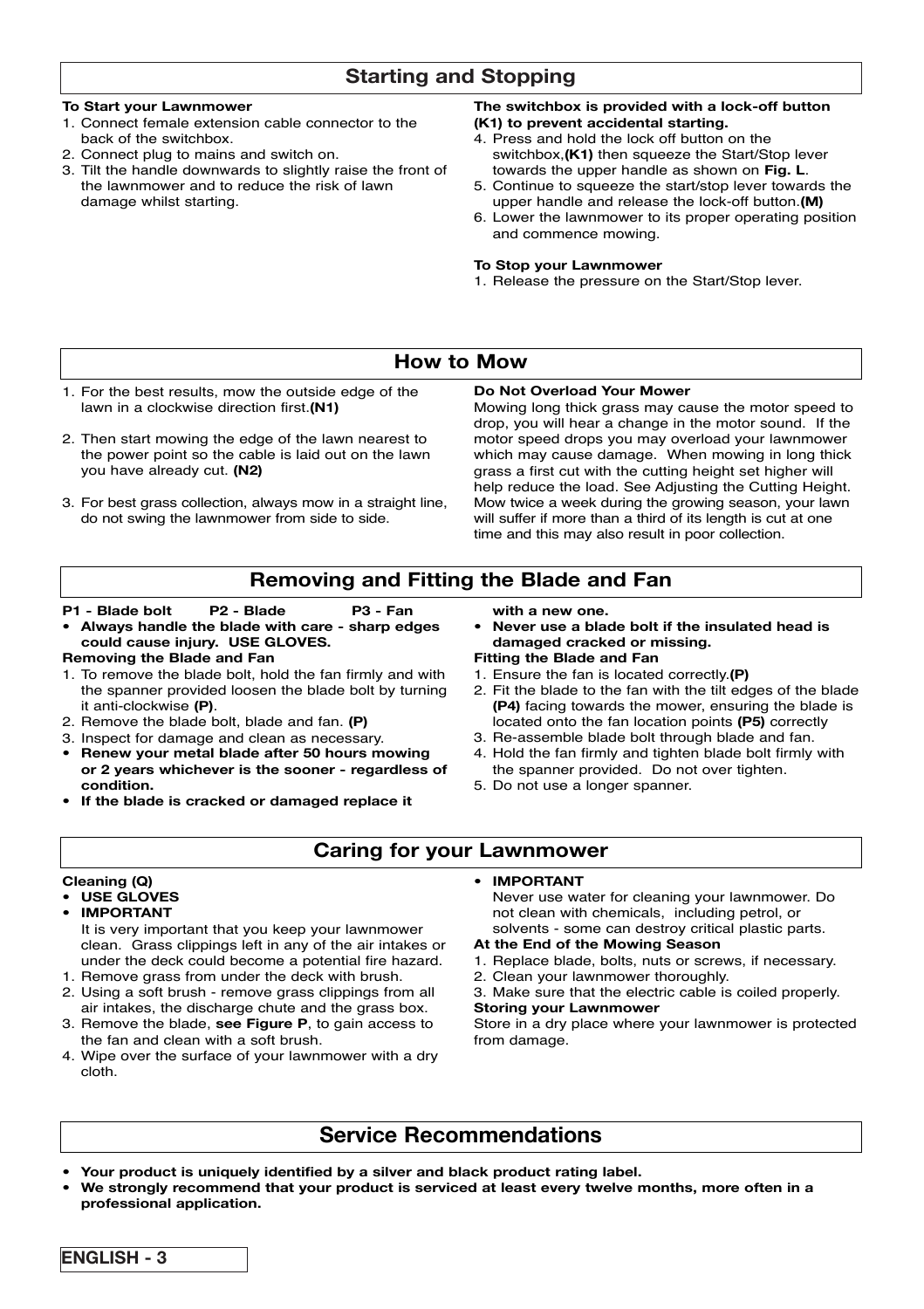## **Environmental Information**

Electrolux Outdoor Products are manufactured under an Environmental Management System (ISO 14001) using, where practical, components manufactured in the most environmentally responsible manner, according to company procedures, and with the potential for recycling at the end of the products' life.

- Packaging is recyclable and plastic components have been labelled (where practical) for categorised recycling.
- Awareness of the environment must be considered when disposing of 'end-of-life' product.
- If necessary, contact your local authority for disposal information.

The symbol  $\sqrt{\phantom{a}}$  on the product or on its packaging indicates that this product may not be treated as household waste. Instead it shall be handed over to the applicable collection point for the recycling of electrical and electronic equipment.

By ensuring this product is disposed of correctly, you will help prevent potential negative consequences for the environment and human health, which could otherwise be caused by inappropriate waste handling of this product.

For more detailed information about recycling of this product, please contact your local council office, your household waste disposal service or the shop where you purchased the product.

## **Fault Finding Hints**

#### **Fails to Operate**

- 1. Is the correct Starting procedure being followed? See 'To Start your Lawnmower'
- 2. Is the Power Turned On?
- 3. Check the fuse in the plug, if blown replace.
- 4. Fuse continues to blow? **Immediately disconnect from the mains electricity supply and consult your local approved Service Centre.**

#### **Poor Grass Collection**

- 1. Disconnect from the mains electricity supply.
- 2. Clean the outside of the air intakes, the discharge chute and the underside of the deck**.**
- 3. Raise to a higher height of cut. See Adjusting the Cutting Height
- 4. Clean Fan Blades.
- 5. **If poor collection persists. Immediately disconnect from the mains electricity supply and consult your local approved Service Centre.**

#### **Excessive Vibration**

- 1. Disconnect from the mains electricity supply.
- 2. Check that the blade is fitted correctly?
- 3. If the blade is damaged or worn, replace it with a new one.
- 4. If vibration persists, turn the blade through 180<sup>0</sup> by first loosening the blade bolt, turning the blade and re-tightening the blade bolt.
- 5. If vibration persists? **Immediately disconnect from the mains electricity supply and consult your local approved Service Centre.**

#### **Lawnmower becomes heavy to push**

- 1. Disconnect from the mains electricity supply.
- 2. In long grass or uneven ground, the height of cut should be raised to a higher position. See Adjusting the Cutting Height
- 3. Check that the wheels and rollers can rotate freely. 4. If problem persists?
- **Immediately disconnect from the mains electricity supply and consult your local approved Service Centre.**

## **Guarantee and Guarantee Policy**

If any part is found to be defective due to faulty manufacture within the guarantee period, Electrolux Outdoor Products, through its Authorised Service Repairers will effect the repair or replacement to the customer free of charge providing:

- (a) The fault is reported directly to the Authorised Repairer.
- (b) Proof of purchase is provided.<br>(c) The fault is not caused by mis
- The fault is not caused by misuse, neglect or faulty adjustment by the user.
- (d) The failure has not occurred through fair wear and tear.
- (e) The machine has not been serviced or repaired, taken apart or tampered with by any person not authorised by Electrolux Outdoor Products.
- (f) The machine has not been used for hire.
- (g) The machine is owned by the original purchaser.
- (h) The machine has not been used commercially. This guarantee is additional to, and in no way diminishes the customers statutory rights.

Failures due to the following are not covered, therefore it is important that you read the instructions contained in this Operator's Manual and understand how to operate and maintain your machine:

#### **Failures not covered by guarantee**

- Replacing worn or damaged blades.
- Failures as a result of not reporting an initial fault.
- Failures as a result of sudden impact.
- Failures as a result of not using the product in accordance with the instructions and recommendations contained in this Operator's Manual.
- Machines used for hire are not covered by this quarantee.
- The following items listed are considered as wearing parts and their life is dependent on regular maintenance and are, therefore not normally subject to a valid warranty claim: Blades, Electric Mains cable.
- $Caution!$

Electrolux Outdoor Products does not accept liability under the warranty for defects caused in whole or part, directly or indirectly by the fitting of replacement parts or additional parts that are not either manufactured or approved by Electrolux Outdoor Products, or by the machine having been modified in any way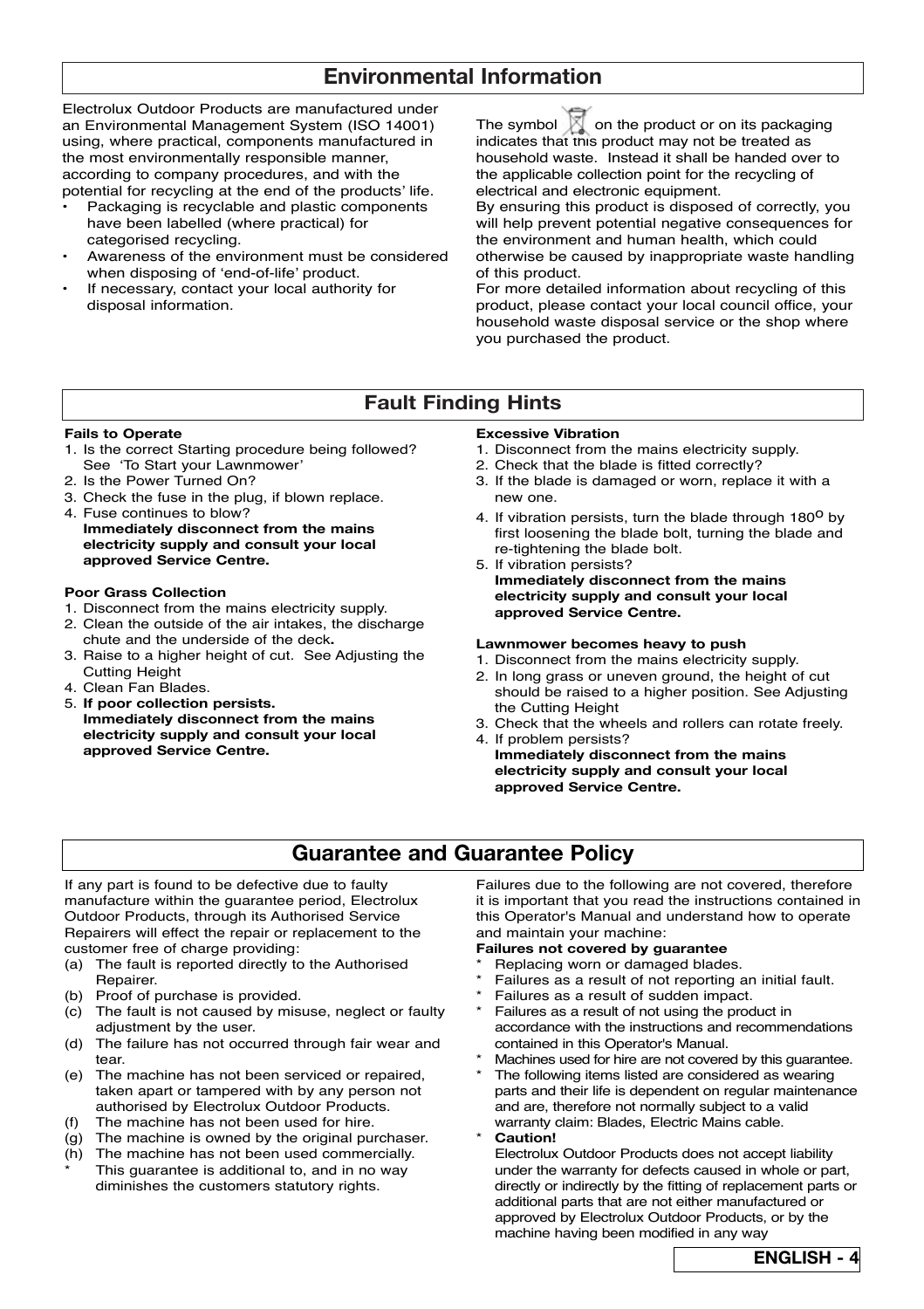| I, the undersigned M. Bowden of<br>I, the undersigned M. Bowden of<br>Electrolux Outdoor Products, Aycliffe<br>Electrolux Outdoor Products, Aycliffe<br>Industrial Park, NEWTON AYCLIFFE, Co.<br>Durham. DL5 6UP. Certify that the<br>Lawnmower:-<br>of the above product has been tested<br>CategoryElectric Wheeled Rotary<br>using directive 81/1051/EEC as a quide.<br>MakeElectrolux Outdoor<br><b>Products</b><br>level recorded at operator position under<br>Conforms to the specifications of Directive free field semi anechoic chamber<br>2000/14/EEC<br>conditions was :-<br>Type of Cutting Device Rotary Blade<br>Identification of SeriesSee Product Rating Label<br>Conformity Assesment Procedure ANNEX VI<br>Notified BodyI.T.S., Cleeve Road, Leatherhead,<br>Surrey. KT22 7SB England<br>Other Directives:-98/37/EEC, 89/336/EEC, 73/23/EEC<br>& applicable standards:-. EN60555-2:1987, EN60555-3:1987,<br>EN55014:1993, EN55014:1995, EN836:1997, IEC335-1:1991,<br>IEC335-2-77:1996 |                                                                                                                                                                                                                                                                                                                                                                                              | I, the undersigned M. Bowden of<br>Electrolux Outdoor Products, Aycliffe<br>Industrial Park, NEWTON AYCLIFFE, Co.<br>Industrial Park. NEWTON AYCLIFFE. Co.<br>Durham. DL5 6UP Certify that a sample<br>Durham. DL5 6UP Certify that a sample<br>of the above product has been tested<br>using ISO 5349 as a guide. The<br>The maximum A-weighted sound pressure maximum weighted root mean square<br>value of vibration recorded at operator's<br>hand position was:-<br><b>RE330</b> |                                                                                                                                                                                                                                                                                                                                                                                                                                          |                                                                        |
|------------------------------------------------------------------------------------------------------------------------------------------------------------------------------------------------------------------------------------------------------------------------------------------------------------------------------------------------------------------------------------------------------------------------------------------------------------------------------------------------------------------------------------------------------------------------------------------------------------------------------------------------------------------------------------------------------------------------------------------------------------------------------------------------------------------------------------------------------------------------------------------------------------------------------------------------------------------------------------------------------------|----------------------------------------------------------------------------------------------------------------------------------------------------------------------------------------------------------------------------------------------------------------------------------------------------------------------------------------------------------------------------------------------|---------------------------------------------------------------------------------------------------------------------------------------------------------------------------------------------------------------------------------------------------------------------------------------------------------------------------------------------------------------------------------------------------------------------------------------------------------------------------------------|------------------------------------------------------------------------------------------------------------------------------------------------------------------------------------------------------------------------------------------------------------------------------------------------------------------------------------------------------------------------------------------------------------------------------------------|------------------------------------------------------------------------|
| Ich, der Unterzeichner M. Bowden of<br>Electrolux Outdoor Products, Aycliffe<br>Industrial Park, NEWTON AYCLIFFE, Co.<br>Durham. DL5 6UP. bescheinige hiermit,<br>dass der Rasenmäher:-<br>Kategorie Elektrorasenmähe<br>Fabrikat Electrolux Outdoor<br>Products<br>die Spezifikationen der Direktive<br>2000/14/EG erfüllt<br>Schneidwerktyp Rotierendes Messer                                                                                                                                                                                                                                                                                                                                                                                                                                                                                                                                                                                                                                           | Ich, der Unterzeichner M. Bowden,<br>Electrolux Outdoor Products, Aycliffe<br>Industrial Park, NEWTON AYCLIFFE, Co.<br>eine Probe des obigen Produkts getestet<br>Richtschnur verwendet wurde. Der<br>maximale A-gewichtete Schalldruckpegel,<br>der an der Bedienerposition unter Freifeld-<br>Halbschalltot-Kammerbedingungen<br>gemessen wurde, betrug:-                                  | Durham, DL5 6UP, bescheinige hiermit, daß<br>wurde und dabei Direktive 81/1051/EWG als                                                                                                                                                                                                                                                                                                                                                                                                | Ich, der Unterzeichner M. Bowden,<br>Electrolux Outdoor Products, Aycliffe<br>Industrial Park, NEWTON AYCLIFFE, Co.<br>Durham, DL5 6UP, bescheinige hiermit,<br>daß eine Probe des obigen Produkts<br>getestet wurde und dabei ISO 5349 als<br>Richtschnur verwendet wurde. Der<br>maximale gewichtete<br>Vibrationseffektivwert, der an der<br>Handposition des Bedieners gemessen<br>wurde, betrug:-                                   |                                                                        |
| Identifizierung der reihe Siehe Produkttypenschild<br>KonformitätsbestätigungsverfahrenANNEX VI<br>Benachrichtigte BehördeI.T.S., Cleeve Road, Leatherhead,<br>Surrey. KT22 7SB England<br>Andere Direktiven- 98/37/EEC, 89/336/EEC,<br>73/23/EEC<br>und Normen:-EN60555-2:1987, EN60555-3:1987,<br>EN55014:1993, EN55014:1995, EN836:1997, IEC335-1:1991,<br>IEC335-2-77:1996                                                                                                                                                                                                                                                                                                                                                                                                                                                                                                                                                                                                                             |                                                                                                                                                                                                                                                                                                                                                                                              | Umdrehungsgeschwindigkeit des Schneidwerks 2,800 RPM                                                                                                                                                                                                                                                                                                                                                                                                                                  |                                                                                                                                                                                                                                                                                                                                                                                                                                          |                                                                        |
| Je soussigné M. Bowden of Electrolux<br>Je soussigné M. Bowden, Electrolux<br>Outdoor Products, Aycliffe Industrial Park,<br>Outdoor Products, Aycliffe Industrial Park,<br>NEWTON AYCLIFFE, Co. Durham. DL5<br>NEWTON AYCLIFFE, Co. Durham, DL5<br>6UP. certifie que la tondeuse:-<br>6UP, Grande-Bretagne, certifie qu'un<br>CatégorieRotative à roues électrique<br>échantillon du produit ci-dessus a été<br>MarqueElectrolux Outdoor Products<br>essayé selon les indications de la<br>est conforme aux spécifications de la<br>directive 81/1051/EEC. Le niveau<br>Directive 2000/14/EEC<br>maximum pondéré de pression<br>acoustique enregistré à la position de<br>l'opérateur en champ libre en chambre<br>demi-sourde était de:-                                                                                                                                                                                                                                                                 |                                                                                                                                                                                                                                                                                                                                                                                              |                                                                                                                                                                                                                                                                                                                                                                                                                                                                                       | Je soussigné M. Bowden, Electrolux<br>Outdoor Products, Aycliffe Industrial Park,<br>NEWTON AYCLIFFE, Co. Durham, DL5<br>6UP, Grande-Bretagne, certifie qu'un<br>échantillon du produit ci-dessus a été<br>essayé selon les indications de la norme<br>ISO 5349. La moyenne quadratique<br>pondérée des vibrations enregistrées à la<br>position de la main de l'opérateur était<br>de:-                                                 |                                                                        |
| Type d'outil de coupe Lame rotative<br>Identification de la serie Voir la Plaquette<br><b>D'identification</b><br>Procédure d'évaluation de la conformitéANNEX VI<br>Organisme notifié I.T.S., Cleeve Road, Leatherhead,<br>Surrey. KT22 7SB England<br>Autres directives 98/37/EEC, 89/336/EEC, 73/23/EEC<br>et aux normes EN60555-2:1987, EN60555-3:1987,<br>EN55014:1993, EN55014:1995, EN836:1997, IEC335-1:1991,<br>IEC335-2-77:1996                                                                                                                                                                                                                                                                                                                                                                                                                                                                                                                                                                  |                                                                                                                                                                                                                                                                                                                                                                                              | Vitesse de rotation de l'outil de coupe 2,800 RPM<br>Niveau garanti de puissance sonore 86 dB (A)<br>Niveau mesuré de puissance sonore 84 dB (A)                                                                                                                                                                                                                                                                                                                                      |                                                                                                                                                                                                                                                                                                                                                                                                                                          |                                                                        |
| Ik, ondergetekende M. Bowden of<br>Electrolux Outdoor Products, Aycliffe<br>Industrial Park, NEWTON AYCLIFFE, Co.<br>Durham. DL5 6UP. verklaar dat de<br>grasmaaimachine:-<br>CategorieElektrische grasmaaier op<br>wielen<br>MerkElectrolux Outdoor Products<br>Voldoet aan de specificaties van directief<br>2000/14/EEC                                                                                                                                                                                                                                                                                                                                                                                                                                                                                                                                                                                                                                                                                 | Ik, ondergetekende M. Bowden,<br>Electrolux Outdoor Products, Aycliffe<br>Industrial Park, NEWTON AYCLIFFE, Co.<br>Durham, DL5 6UP, verklaar hierbij dat<br>een proefexemplaar van het<br>bovengenoemde product is getest<br>volgens richtlijn 81/1051/EEC. Het<br>is geregistreerd bij de positie van de<br>bediener in een semi geluiddichte ruimte<br>bij vrije veld condities bedraagt:- |                                                                                                                                                                                                                                                                                                                                                                                                                                                                                       | Ik, ondergetekende M. Bowden,<br>Electrolux Outdoor Products, Avcliffe<br>Industrial Park, NEWTON AYCLIFFE, Co.<br>Durham, DL5 6UP, verklaar hierbij dat<br>een proefexemplaar van het<br>bovengenoemde product is getest<br>volgens ISO 5349 als richtlijn. De<br>maximale A-belaste geluidsdrukniveau dat  maximale belaste effectieve waarde van<br>trilling, geregistreerd bij de positie van de<br>hand van de bediener, bedraagt:- |                                                                        |
| Type maaier Roterend mes<br>Identificatie van serie Zie Productlabel<br>Procedure voor het beoordelen van conformiteitANNEX VI<br>Op de hoogte gestelde instantieI.T.S., Cleeve Road,<br>Leatherhead, Surrey.<br>KT22 7SB England<br>Andere directieven98/37/EEC, 89/336/EEC, 73/23/EEC<br>en aan de volgende normen EN60555-2:1987, EN60555-<br>3:1987, EN55014:1993, EN55014:1995, EN836:1997, IEC335-<br>1:1991, IEC335-2-77:1996                                                                                                                                                                                                                                                                                                                                                                                                                                                                                                                                                                       |                                                                                                                                                                                                                                                                                                                                                                                              | Gegarandeerd geluidsvermogen                                                                                                                                                                                                                                                                                                                                                                                                                                                          |                                                                                                                                                                                                                                                                                                                                                                                                                                          | <b>RE330</b><br>33cm<br>2,800 RPM<br>86 dB (A)<br>$3.49 \text{ m/s}^2$ |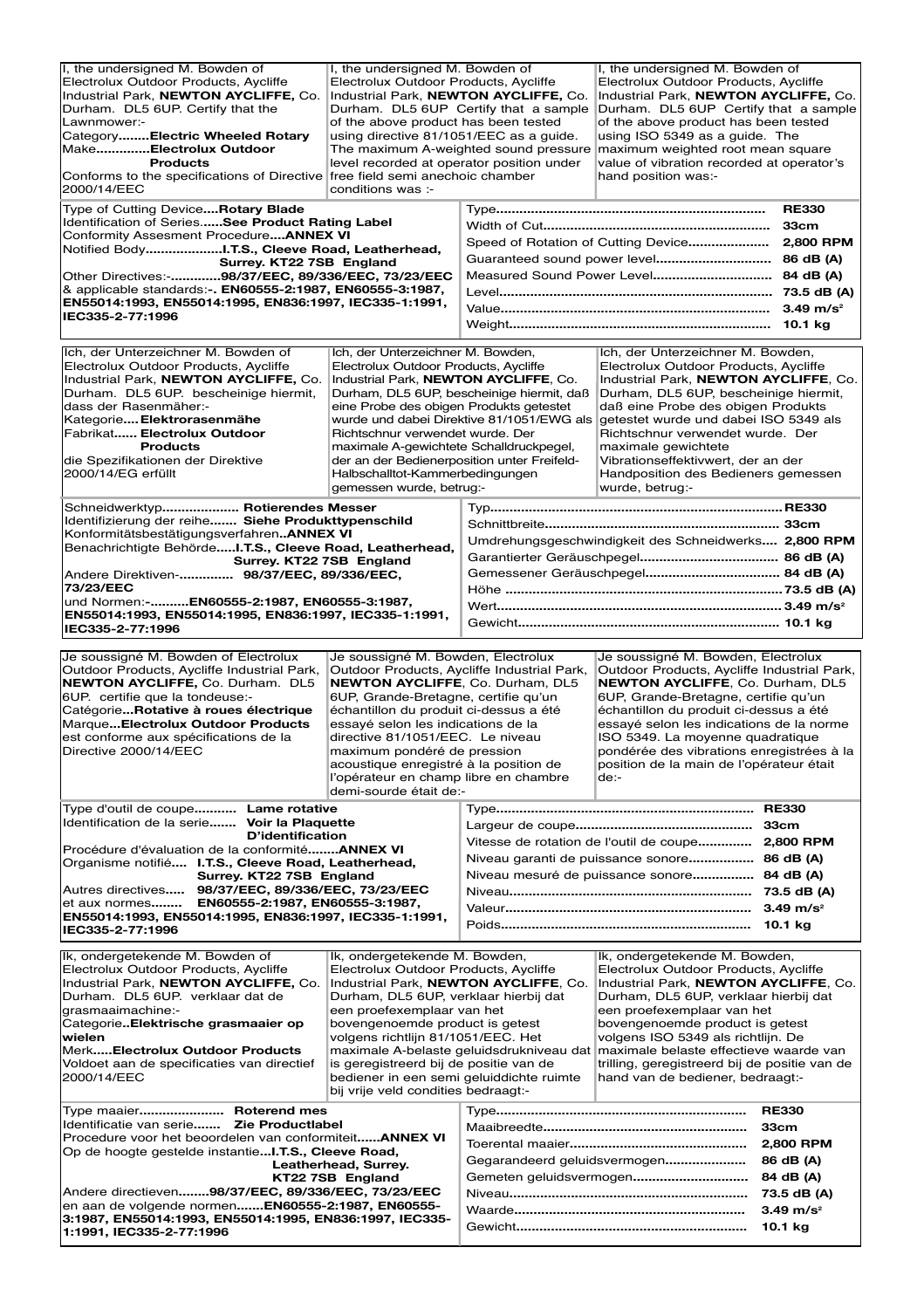| Já, níže podepsaný M. Bowden of                                                                                                                                                                                                                              | Já, níže podepsaný M. Bowden,         |                                               | Já, níže podepsaný M. Bowden,               |
|--------------------------------------------------------------------------------------------------------------------------------------------------------------------------------------------------------------------------------------------------------------|---------------------------------------|-----------------------------------------------|---------------------------------------------|
| Electrolux Outdoor Products, Aycliffe<br>Electrolux Outdoor Products, (Aycliffe                                                                                                                                                                              |                                       |                                               | Electrolux Outdoor Products, (Aycliffe      |
| Industrial Park, NEWTON AYCLIFFE,                                                                                                                                                                                                                            | Industrial Park. NEWTON AYCLIFFE.     |                                               | Industrial Park. NEWTON AYCLIFFE.           |
| ICo. Durham. DL5 6UP.<br>Co. Durham. DL5 6UP) prohlašuji, že                                                                                                                                                                                                 |                                       |                                               | Co. Durham. DL5 6UP) prohlašuji, že         |
| potvrzuji, že sekačka:-                                                                                                                                                                                                                                      |                                       | exemplář svrchu uvedeného výrobku byl         | exemplář svrchu uvedeného výrobku byl       |
| KategorieElektrická rotační kolová<br>odzkoušen za použití směrnice                                                                                                                                                                                          |                                       |                                               | odzkoušen za použití normy ISO 5349         |
| sekačka                                                                                                                                                                                                                                                      |                                       | 81/1051/EEC jako vodítka. Maximální A-        | jako vodítka. Maximální vážená              |
| ZnačkaElectrolux Outdoor<br>vážená úroveň zvukového tlaku, která                                                                                                                                                                                             |                                       |                                               | odmocnina střední kvadratické hodnoty       |
| <b>Products</b>                                                                                                                                                                                                                                              | byla zaznamenána pro pozici uživatele |                                               | vibrace, která byla zaznamenána v           |
| splňuje specifikace Směrnice                                                                                                                                                                                                                                 | za podmínek volného pole polo-        |                                               | pozici ruky uživatele, byla:-               |
| 2000/14/EEC                                                                                                                                                                                                                                                  | bezdozvukové komory, byla-            |                                               |                                             |
|                                                                                                                                                                                                                                                              |                                       |                                               |                                             |
| Typ řezného nástrojeRotační nůž                                                                                                                                                                                                                              |                                       |                                               |                                             |
| Identifikace Série Viz Stítek Technických Údajů                                                                                                                                                                                                              |                                       |                                               |                                             |
| Výrobku                                                                                                                                                                                                                                                      |                                       |                                               |                                             |
| Postup vyhodnocování souladuANNEX VI                                                                                                                                                                                                                         |                                       |                                               | Rotační rychlost řezného nástroje 2,800 RPM |
| Oznámeno orgánu I.T.S., Cleeve Road, Leatherhead,<br>Surrey. KT22 7SB England<br>Jiné směrnice 98/37/EEC, 89/336/EEC,<br>73/23/EEC<br>a normy EN60555-2:1987, EN60555-3:1987,<br>EN55014:1993, EN55014:1995, EN836:1997, IEC335-<br>1:1991, IEC335-2-77:1996 |                                       | Zaručená hladina akustického výkonu 86 dB (A) |                                             |
|                                                                                                                                                                                                                                                              |                                       |                                               |                                             |
|                                                                                                                                                                                                                                                              |                                       | Naměřená hladina akustického výkonu84 dB (A)  |                                             |
|                                                                                                                                                                                                                                                              |                                       |                                               |                                             |
|                                                                                                                                                                                                                                                              |                                       |                                               |                                             |
|                                                                                                                                                                                                                                                              |                                       |                                               |                                             |
|                                                                                                                                                                                                                                                              |                                       |                                               |                                             |
|                                                                                                                                                                                                                                                              |                                       |                                               |                                             |

| Ja, dolupodpísaný, M. Bowden of                                                | Ja, dopupodpísaný, M. Bowden,         |                                 | Ja, dopupodpísaný, M. Bowden,             |           |
|--------------------------------------------------------------------------------|---------------------------------------|---------------------------------|-------------------------------------------|-----------|
| Electrolux Outdoor Products, Avcliffe<br>Electrolux Outdoor Products, Aycliffe |                                       |                                 | Electrolux Outdoor Products Park.         |           |
| Industrial Park. NEWTON AYCLIFFE.                                              |                                       | Industrial Park. v meste NEWTON | Avcliffe Industrial Park, y meste         |           |
| Co. Durham. DL5 6UP. týmto                                                     | AYCLIFFE, Co. Durham, DL5 6UP,        |                                 | NEWTON AYCLIFFE, Co. Durham, DL5          |           |
| potvrdzujem, že kosačka:-                                                      | týmto potvrdzujem, že vzorka hore     |                                 | 6UP, týmto potvrdzujem, že vzorka hore    |           |
| KategóriaElektrická rotačná                                                    | menovaného výrobku bola otestovaná v  |                                 | menovaného výrobku bola otestovaná v      |           |
| kolesová kosačka                                                               | súlade s predpisom 81/1051/EEC. Pri   |                                 | súlade s predpisom ISO 5349. Pri          |           |
| Výroba Electrolux Outdoor                                                      | maximálnom zaťažení úroveň tlaku      |                                 | maximálnom zaťažení základný priemer      |           |
| <b>Products</b>                                                                | zvuku nameraná u operátora za         |                                 | druhej mocniny vibrácie nameraný v        |           |
| Vyhovuje špecifikáciám uvedeným v                                              | podmienok voľného poľového            |                                 | operátorovej ruke bol:-                   |           |
| Norme 2000/14/EEC                                                              | pôsobenia polo-anechoického priestoru |                                 |                                           |           |
|                                                                                | bola:-                                |                                 |                                           |           |
|                                                                                |                                       |                                 |                                           |           |
| Typ rezného telesa Rotačný nôž                                                 |                                       |                                 |                                           |           |
| Identifikácia série Vid Štítok Parametrov Výrobku                              |                                       |                                 |                                           |           |
| Postupy určenia právnej spôsobilosti tovaruANNEX VI                            |                                       |                                 |                                           |           |
| Informované orgány I.T.S., Cleeve Road, Leatherhead,                           |                                       |                                 | Rýchlost rotácií rezného telesa 2,800 RPM |           |
| Surrey. KT22 7SB England                                                       |                                       |                                 |                                           | 86 dB (A) |
| Dalšie nariadenia 98/37/EEC, 89/336/EEC,                                       |                                       |                                 |                                           | 84 dB (A) |
| 73/23/EEC                                                                      |                                       |                                 |                                           |           |
| a normám EN60555-2:1987, EN60555-3:1987,                                       |                                       |                                 |                                           |           |
| EN55014:1993, EN55014:1995, EN836:1997, IEC335-<br>1:1991. IEC335-2-77:1996    |                                       |                                 |                                           |           |

| Spodaj podpisani M. Bowden of                                                                                                                                                                                                                                                                                                            |                                       | Spodai podpisani M. Bowden, Electrolux       | Spodai podpisani M. Bowden, Electrolux                         |  |
|------------------------------------------------------------------------------------------------------------------------------------------------------------------------------------------------------------------------------------------------------------------------------------------------------------------------------------------|---------------------------------------|----------------------------------------------|----------------------------------------------------------------|--|
| Electrolux Outdoor Products, Aycliffe                                                                                                                                                                                                                                                                                                    | Outdoor Products, Aycliffe Industrial |                                              | Outdoor Products, Aycliffe Industrial                          |  |
| Industrial Park, NEWTON AYCLIFFE,                                                                                                                                                                                                                                                                                                        |                                       | Park, NEWTON AYCLIFFE, Co. Durham            | Park, NEWTON AYCLIFFE, Co.                                     |  |
| Co. Durham. DL5 6UP. potriujem, da je<br>DL5 6UP potrjujem, da je bil primerek                                                                                                                                                                                                                                                           |                                       | Durham. DL5 6UP potrjujem, da je bil         |                                                                |  |
| kosilnica:-                                                                                                                                                                                                                                                                                                                              | zgornjega proizvoda testiran glede na |                                              | primerek zgornjega proizvoda testiran                          |  |
| kategorijaElektrični aparat z                                                                                                                                                                                                                                                                                                            | pravilnik 81/1051/EEC. Maximalni nivo |                                              | glede na pravilnik ISO 5349.                                   |  |
| gibljivimi kolesi                                                                                                                                                                                                                                                                                                                        | pritiska zvoka A-jakosti, ki je bil   |                                              | Maksimalna povprečna zmerjena<br>vrednost korena na kvadrat za |  |
| blagovna znamkaElectrolux Outdoor<br>zabeležen na poziciji upravnika v<br><b>Products</b>                                                                                                                                                                                                                                                |                                       |                                              |                                                                |  |
|                                                                                                                                                                                                                                                                                                                                          |                                       | pogojih prostega polja semi-anakoične        | vibriranje, zabeležena na poziciji                             |  |
| lv skladu z določbami Direktive                                                                                                                                                                                                                                                                                                          | komore je bil:-                       |                                              | upravnikove je bila roke je bila:-                             |  |
| 12000/14/EEC                                                                                                                                                                                                                                                                                                                             |                                       |                                              |                                                                |  |
|                                                                                                                                                                                                                                                                                                                                          |                                       |                                              |                                                                |  |
| Vrsta naprave za rezanjeRotacijsko rezilo<br>Identifikacija serijeGlej Etiketo Označbe Proizvoda<br>Obveščeno teloI.T.S., Cleeve Road,<br>Leatherhead.<br>Surrey. KT22 7SB England<br>Druge direktive98/37/EEC, 89/336/EEC,<br>73/23/EEC<br>in po standardih EN60555-2:1987, EN60555-<br>3:1987, EN55014:1993, EN55014:1995, EN836:1997, |                                       |                                              |                                                                |  |
|                                                                                                                                                                                                                                                                                                                                          |                                       |                                              |                                                                |  |
|                                                                                                                                                                                                                                                                                                                                          |                                       |                                              |                                                                |  |
|                                                                                                                                                                                                                                                                                                                                          |                                       | Hitrost rotacije naprave za rezanje2,800 RPM |                                                                |  |
|                                                                                                                                                                                                                                                                                                                                          |                                       |                                              |                                                                |  |
|                                                                                                                                                                                                                                                                                                                                          |                                       |                                              |                                                                |  |
|                                                                                                                                                                                                                                                                                                                                          |                                       |                                              |                                                                |  |
|                                                                                                                                                                                                                                                                                                                                          |                                       |                                              |                                                                |  |
|                                                                                                                                                                                                                                                                                                                                          |                                       |                                              |                                                                |  |
|                                                                                                                                                                                                                                                                                                                                          |                                       |                                              |                                                                |  |
| IEC335-1:1991, IEC335-2-77:1996                                                                                                                                                                                                                                                                                                          |                                       |                                              |                                                                |  |
|                                                                                                                                                                                                                                                                                                                                          |                                       |                                              |                                                                |  |

Newton Aycliffe, 22/10/2004 M. Bowden, Research & Development Director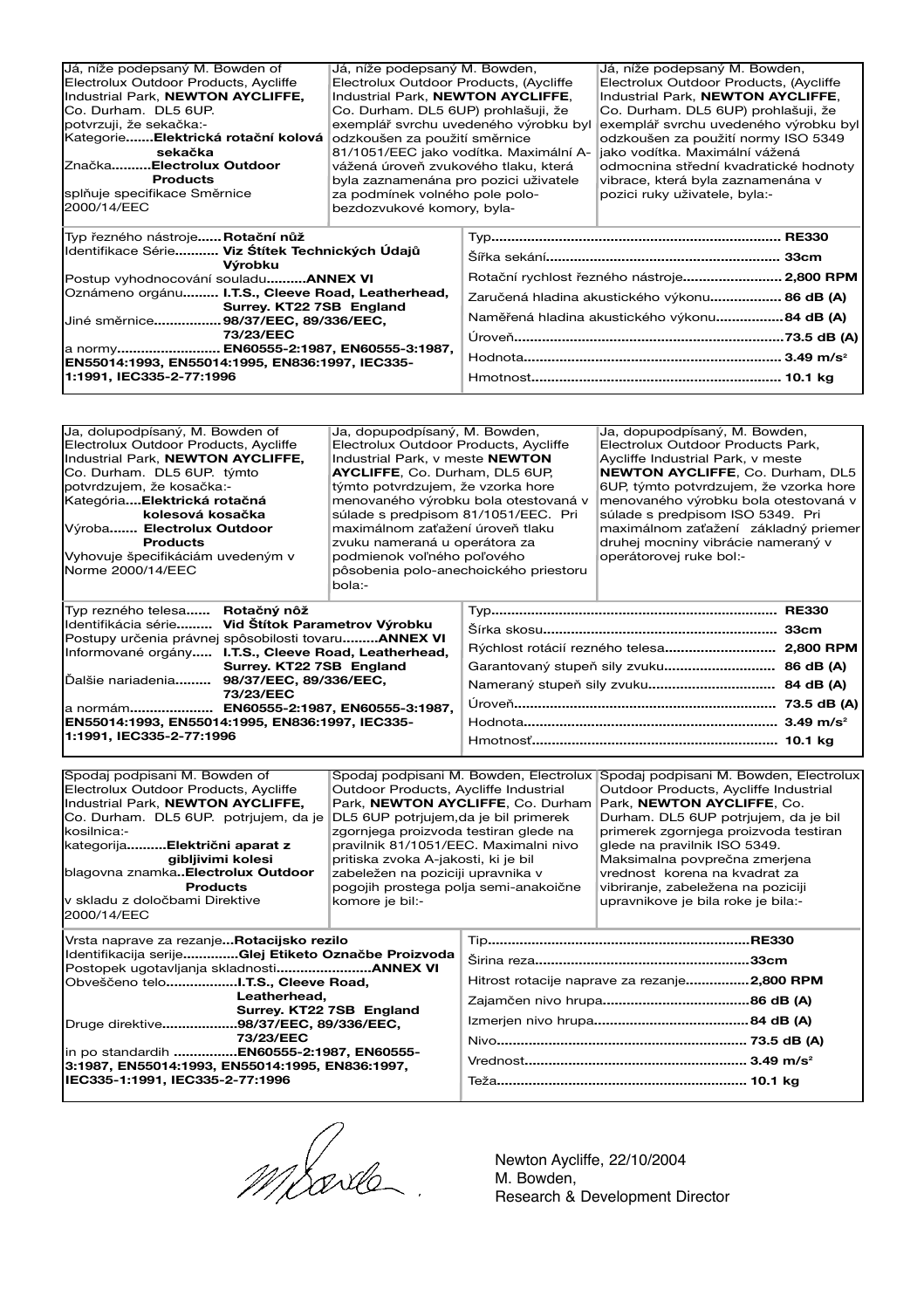| <b>BELGIQUE/BELGIË</b>            | Flymo Belgique/België<br>Tel: 02 363 0311, Fax: 02 363 0391                                                                                                                                              |
|-----------------------------------|----------------------------------------------------------------------------------------------------------------------------------------------------------------------------------------------------------|
| ČESKÁ REPUBLIKA                   | Electrolux, spol. s.r.o., oz Electrolux Outdoor Products,<br>Dobronická 635, 148 25 Praha 4<br>Tel: 02/6111 2408-9, Info-linka: 0800/110 220<br>Internet: www.partner-flymo.cz E-mail: info@husqvarna.cz |
| <b>DANMARK</b>                    | Electrolux Outdoor Products, Flymo/Partner A/S,<br>Lundtoftegårdsvej 93A, DK 2800 Kgs.Lyngby<br>Tel: 45 877577, www.flymo-partner.dk                                                                     |
| <b>DEUTSCHLAND</b>                | <b>Flymo Deutschland</b><br>Tel: 097 21 7640, Fax:097 21 764202                                                                                                                                          |
| <b>ESTONIA</b>                    | Electrolux Estonia Ltd (Electrolux Eesti AS)<br>Tel: (372) 6650010                                                                                                                                       |
| <b>FRANCE</b>                     | <b>Flymo France SNC</b><br>Tel 01 46 67 8141, Fax 01 43 34 2491                                                                                                                                          |
| <b>FINLAND SUOMI</b>              | <b>Flymo Finland Suomi</b><br>Tel: 00 39611, Fax: 00 39 612632                                                                                                                                           |
| <b>ITALIA</b>                     | McCulloch Italiana s.r.l. - Via Como 72, 23868 Valmadrera<br>(LECCO) - ITALIA<br>Tel: 800 017829, Fax: 0341 581671                                                                                       |
| <b>IRELAND</b>                    | <b>Flymo Ireland</b><br>Tel: 01 4565222, Fax: 01 4568551                                                                                                                                                 |
| <b>MAGYARORSZÁG</b>               | <b>Electrolux Lehel Kft</b><br>Tel: 00 36 1 251 41 47                                                                                                                                                    |
| <b>NORGE</b>                      | Flymo/Partner, div. av Electrolux Motor a.s.<br>Tel: 69 10 47 90                                                                                                                                         |
| <b>NEDERLAND</b>                  | <b>Flymo Nederland</b><br>Tel: 0172-468322, Fax: 0172-468219                                                                                                                                             |
| <b>ÖSTERREICH</b>                 | HUSQVARNA Zentralwerkstätte, Industriezeile 36, 4020 LINZ,<br>Tel: 0732 770101-60, Fax: 0732 795922                                                                                                      |
| <b>POLSKA</b>                     | Electrolux Poland Sp. z.o.o. Husqvarna, 01-612 Warszawa<br>Myslowicka 10/2<br>Tel:- (22) 8332949                                                                                                         |
| <b>SLOVENIJA</b>                  | <b>SKANTEH d.o.o.</b><br>Tel:- (061) 133 70 68, Fax:-(061) 133 70 68                                                                                                                                     |
| <b>SLOVENSKA</b><br><b>Hradok</b> | Electrolux Slovakia s.r.o., Borova Sihot 211, 033 01 Lipt.                                                                                                                                               |
|                                   | Tel: 044 522 14 19, Fax: 044 522 14 18, www.flymo-partner.sk                                                                                                                                             |
| SCHWEIZ/SUISSE/SUIZZERA           | Flymo Schweiz/Suisse/Suizzera<br>Tel 062 889 93 50 / 889 94 25, Fax 062 889 93 60 / 889 94 35                                                                                                            |
| <b>SVERIGE</b>                    | Electrolux Outdoor Products, Sverige<br>Tel: 036 - 14 67 00, Fax: 036 - 14 60 70                                                                                                                         |
| <b>UNITED KINGDOM</b>             | Electrolux Outdoor Products United Kingdom<br>Tel: 01325 300303, Fax: 01325 310339                                                                                                                       |